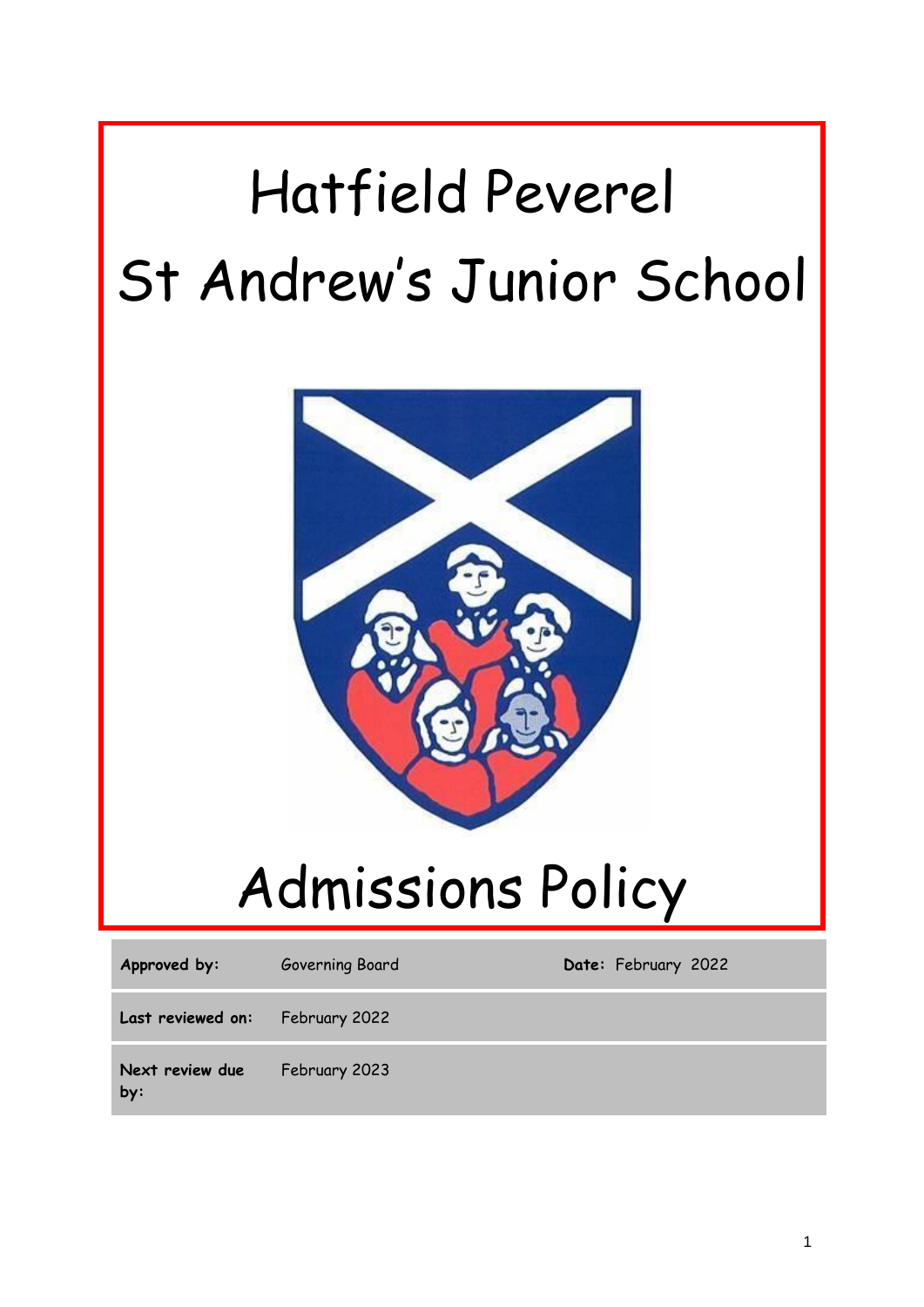# **Hatfield Peverel, St Andrew's Junior School**

### **Admissions Policy for 2023/24**

This Policy has been written based on the Primary Education in Essex Guidance, a copy of which can be found at [www.essex.gov.uk/admissions](http://www.essex.gov.uk/admissions)

### **Admissions and Oversubscription Criteria**

The published admission number is 60.

The responsibility for admissions lies with the Governing Board, but initial application for admission should be made to Essex County Council. Further information on how to apply and deadlines for submission are available on the website essex.gov.uk/admissions

Completed application forms (on line or paper) must be received by the LA by the closing date, for entry during the following academic year. All applications received by the closing date will be given priority over any applications received after the closing date.

# **SEND**

A child with an EHCP (Education, Health, Care Plan) that has named Hatfield Peverel St. Andrew's Junior School will be admitted if the school is confident that it can meet the statutory needs as stated in the EHCP.

# **Over-subscription**

Where the number of applications for admission exceeds the published admission number, the following criteria will be applied to all applications, in the order set out below, to decide which child or children to admit first:

1. Children Looked After.

2. Children attending Hatfield Peverel Infant School.

3. Children living within the Ecclesiastical Parish of either Hatfield Peverel or Ulting with a sibling attending the school or Hatfield Peverel Infant School.

4. Children living outside the Ecclesiastical Parish of either Hatfield Peverel or Ulting with a sibling attending the school or Hatfield Peverel Infant School.

5. Any other applications.

In each individual oversubscription criterion priority will be given to:

The proximity of the child's home to St. Andrew's Junior School will determine which child is to be admitted. Proximity will be judged using a straight-line distance from the school address to the home address as described in the LA admissions booklet Primary Education in Essex.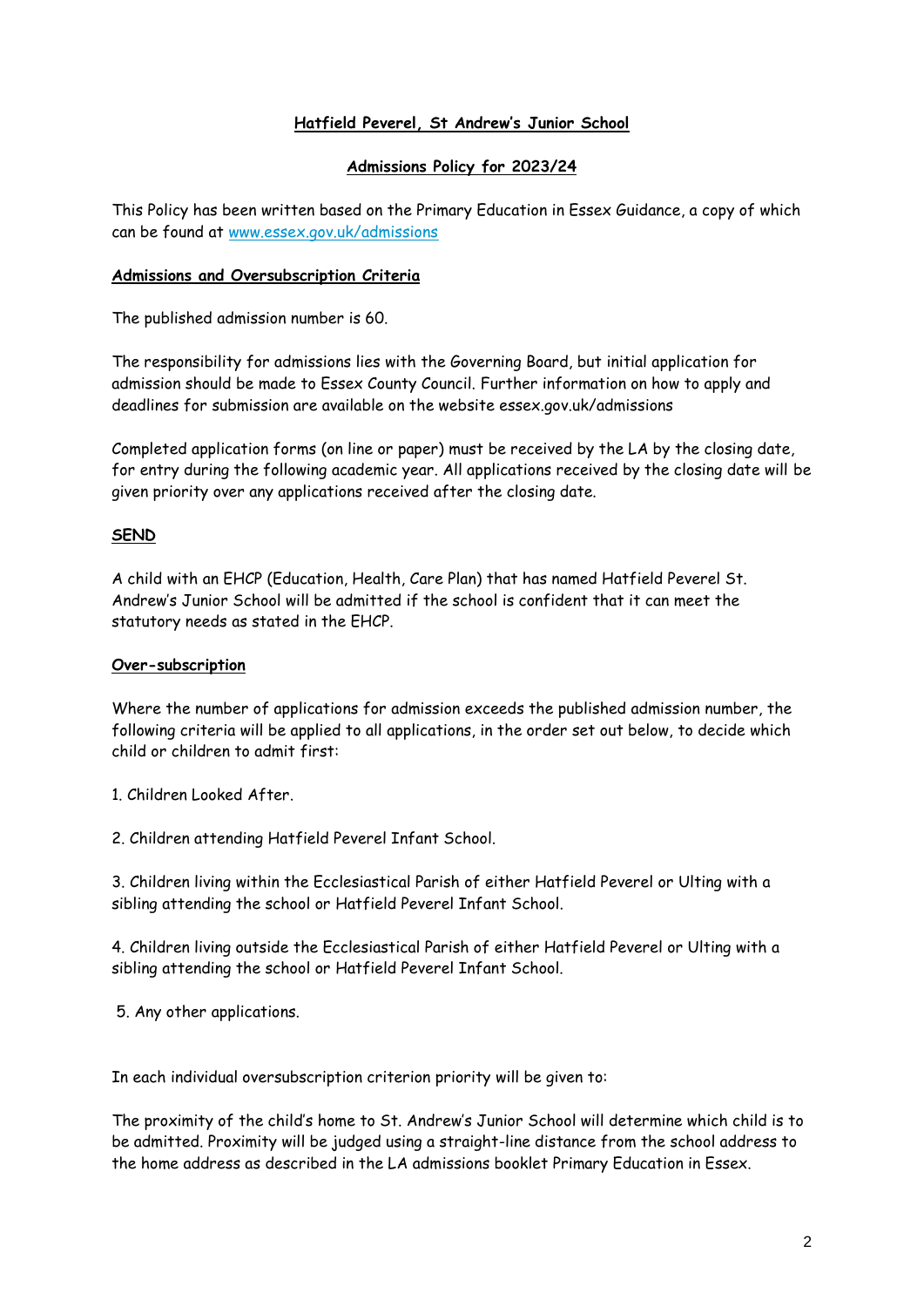Distance will be used to prioritise applications within and between categories 1 to 4. Straight line distance will be used for calculations. All straight-line distances are calculated electronically by the LA using data provided jointly by the Post Office and Ordnance Survey. The data is used to plot the co-ordinates of each individual property and School and provides the address points between which the straight-line distance is measured. Distances are reported in miles to three decimal places in the first instance.

In the unlikely event of two applicants with an identical distance competing for a single place at the School the place will be offered to one applicant on the basis of lots drawn by a member of the School not associated with admissions.

A waiting list will be kept by St Andrew's Junior School office.

# **Mid-Year Applications**

All mid-year applications should be made directly to the school, using the mid-year application form: <https://forms.gle/GXPP3gwGs4V1AoSY7>or via the school office. The link to our website is

<https://www.hatfieldpeverelstandrews.co.uk/page/?title=Admissions&pid=19>

Mid-year applications (sometimes called in-year applications) are any application for a school place made to a year group, apart from September admissions to Year 3.

For applications into existing year groups, a place will be offered when the number of pupils in the relevant year group is below the admission number for that year group (60 children). Please note: if a mid-year application is received during a school holiday period, we will respond as soon as possible when the school reopens.

# **Definitions**

The definitions listed here apply to their use in the admissions and oversubscription criteria.

The 'home address' is the address at which the child resides on a permanent basis, or is ordinarily resident. If the child lives at more than one address it is the address of the parent or person with parental responsibility that is in receipt of child benefit for the child that is considered as the home address. Verification of this may be required.

The Local Education Authority - 'LA' - is Essex County Council.

A "Looked After" child is a child who is (a) in the care of a local authority, or (b) being provided with accommodation by a local authority in the exercise of their social services functions or (c) Post Looked After children (previously looked after children including children adopted from Care) (as defined in Section 22(1) of the Children Act 1989).

The 'published admissions number' is the number of children which the school has decided to admit each year in the annual schools admissions round into Year 3. The number is 60 and it is set in consultation with the LA and other nearby schools.

A 'sibling' is defined as "a child living in the same family unit, in the same family household and address as a child who attends the school. This includes brothers and sisters and stepbrothers and stepsisters. Biological siblings will be treated as siblings irrespective of place of residence."